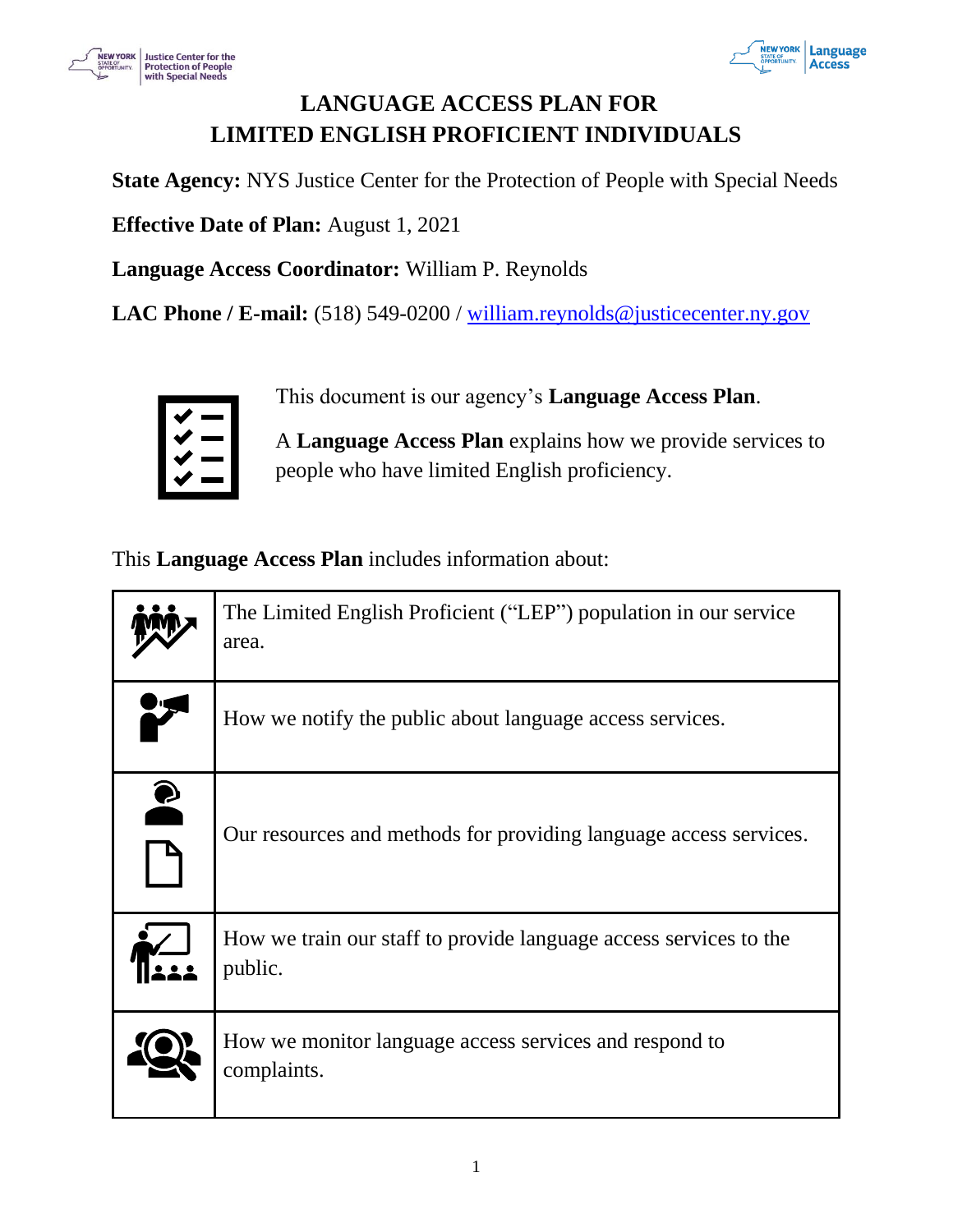



# **Table of Contents**

| PART 2 – The Limited English Proficient Population in Our Service Area4        |  |
|--------------------------------------------------------------------------------|--|
| PART 3 – Public Outreach About the Availability of Language Access Services  5 |  |
|                                                                                |  |
|                                                                                |  |
|                                                                                |  |
|                                                                                |  |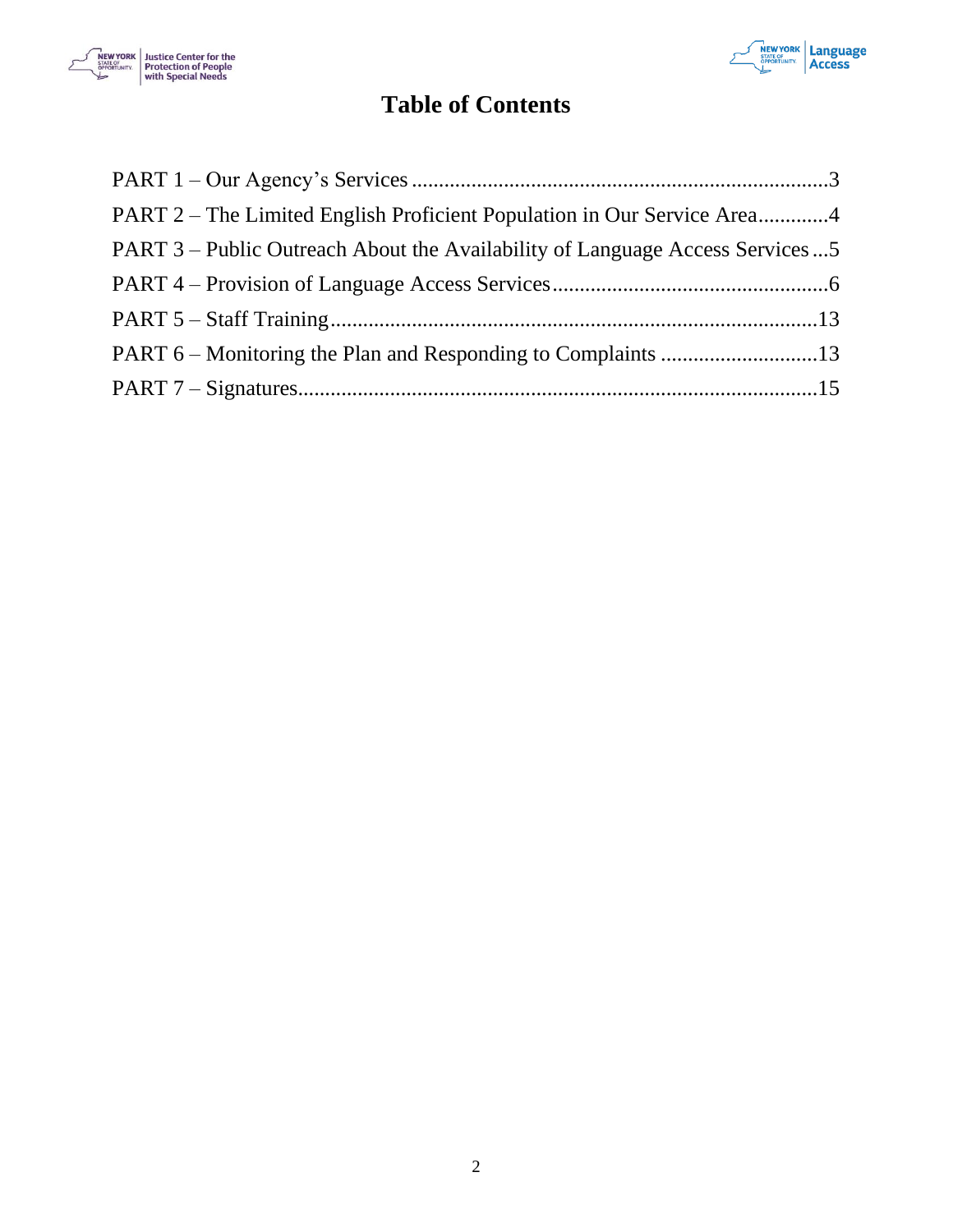



<span id="page-2-0"></span>

**We prepared this Language Access Plan ("Plan") to comply with Executive Order No. 26, as amended by Executive Order No. 26.1, which established New York's Statewide Language Access Policy. <sup>1</sup> This Plan explains how we make sure that Limited English Proficient ("LEP") individuals have meaningful access to agency services, programs, and activities.**

**In this Plan, LEP individuals are understood as people who do not speak English as their primary language and who have a limited ability to read, speak, write, or understand English.** 

The Justice Center for the Protection of People With Special Needs (Justice Center) was established in 2013 by the Protection of People with Special Needs Act. The agency was created to restore public trust in the institutions and individuals charged with caring for vulnerable populations by protecting the health, safety, and dignity of all people with special needs. The Justice Center has jurisdiction over more than 1,000,000 individuals receiving services across six State Oversight Agencies. Our agency's services to the public include:

Operating a 24/7 toll-free hotline which receives reports of allegations of abuse, neglect, and significant incidents. Reports are made by service providers and others who are "mandated reporters," as well as by any individual who witnesses or suspects the abuse or neglect of a person with special needs;

Ensuring that all reports of abuse and neglect are fully investigated, collaborating with law enforcement agencies and district attorney's offices and prosecuting allegations that rise to the level of a criminal offense;

Maintaining a register of individuals found responsible for the serious or repeated abuse or neglect of a person with special needs. Anyone placed on the list is prohibited from ever working again with people with special needs in New York State;

Maintaining a comprehensive statewide database that tracks cases until they are resolved and allows the Justice Center to monitor trends and develop abuse prevention initiatives;

Providing support and assistance to victims and their families, including case status information, court-related assistance, and referrals;

<sup>1</sup> For additional information about our agency's obligations to provide language access services, please visit: https://www.ny.gov/language-access-policy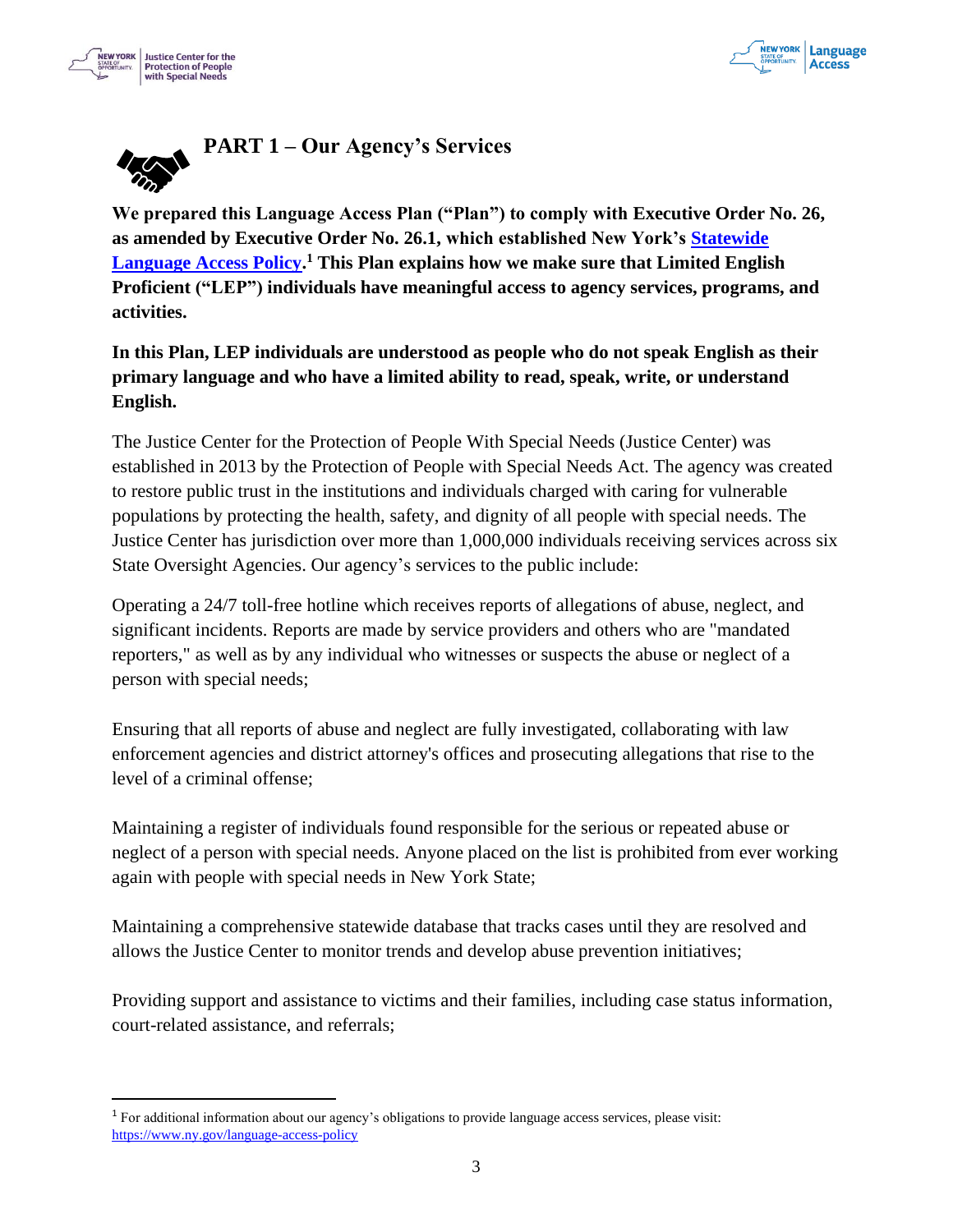



Monitoring the quality of mental health care in New York State correctional facilities; and

Helping people with disabilities and their families find information and services, which includes operation of an information and referral service to respond to general disability-related inquiries.

# <span id="page-3-0"></span>**PART 2 – The Limited English Proficient Population in Our Service Area**

**Our agency uses U.S. Census data (including data from the American Community Survey) to determine the top ten languages most commonly spoken by LEP individuals in New York State.** 

**The estimated total number of LEP individuals in our service area is:** Approximately 2.5 million LEP individuals in New York State.

| #                | Language              | <b>Estimated Number of</b><br><b>LEP Speakers</b> |
|------------------|-----------------------|---------------------------------------------------|
| 1                | Spanish               | 1,201,322                                         |
| $\overline{2}$   | Chinese               | 379,745                                           |
| 3                | Russian               | 119,380                                           |
| $\boldsymbol{4}$ | Yiddish               | 64,070                                            |
| 5                | Bengali               | 64,020                                            |
| 6                | Korean                | 55,506                                            |
| $\overline{7}$   | <b>Haitian Creole</b> | 54,746                                            |
| 8                | Italian               | 46,431                                            |
| $\boldsymbol{9}$ | Arabic                | 40,781                                            |
| 10               | Polish                | 34,840                                            |

**The top ten languages spoken by LEP individuals in New York State are:**

Our agency will reassess the public's language needs at least every two years after the effective date of this Plan.

#### **Our agency tracks encounters with LEP individuals in the following ways:**

Contact with the Justice Center most frequently occurs through calls made to the agency's tollfree, 24/7 Vulnerable Persons' Central Register (VPCR) hotline. Call center personnel receive reports of allegations of abuse, neglect and significant incidents that occur at facilities or provider agencies operated, licensed or certified by six state agencies. Language services requests are logged by the system.

Calls requiring language assistance are also received by the agency's Information Line, which links callers with the Justice Center's Information and Referral Service, Individual and Family Support advocates, the Special Prosecutor/Inspector General's office and other business units.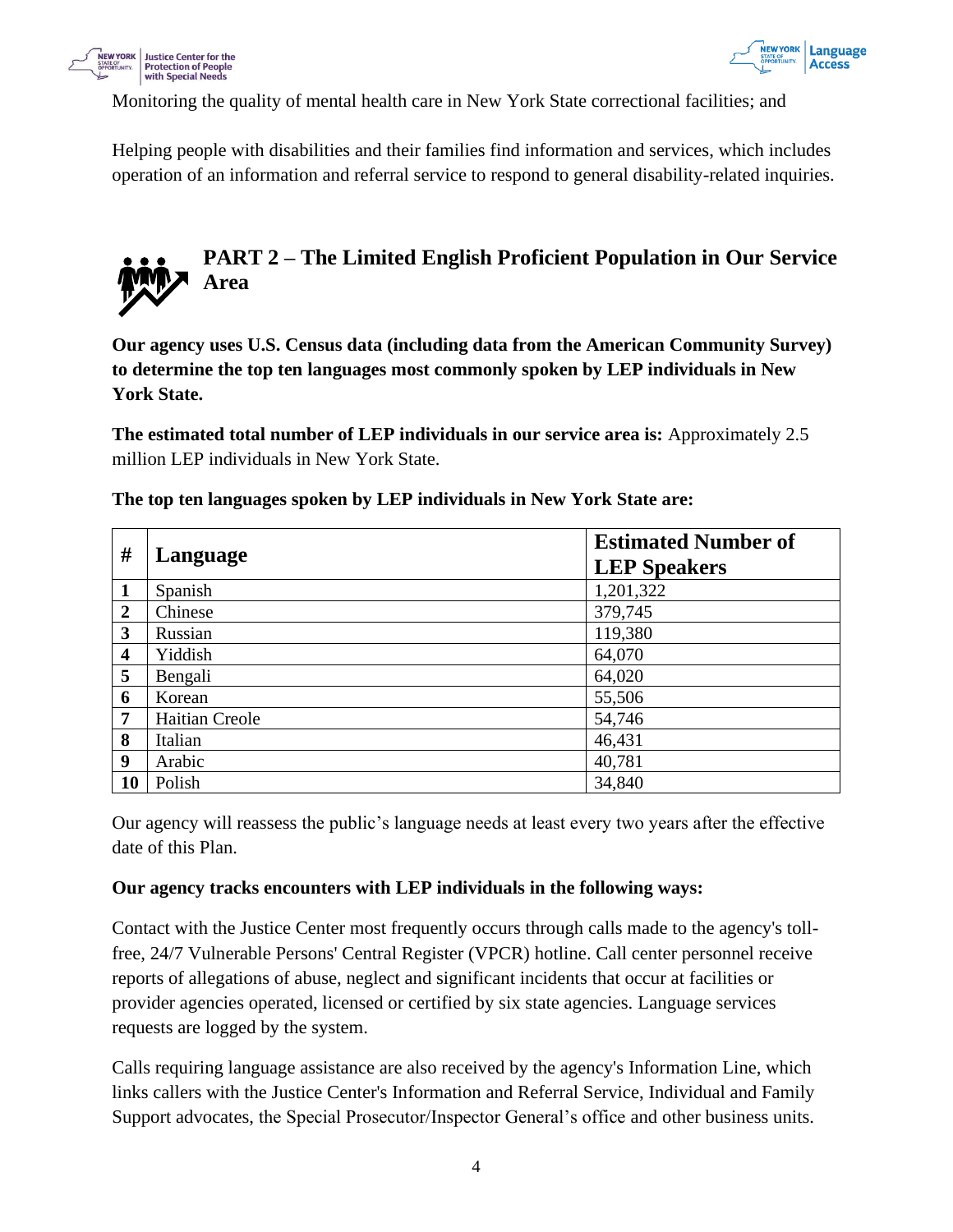



Justice Center investigators and special prosecutors also interact with LEP victims, witnesses or subjects through face-to-face encounters or over-the-phone during their investigations.

Individual and Family Support advocates may also receive translation requests directly from LEP individuals in person at outreach events, or over of the phone, at which time over the phone language services are secured. At outreach events, Advocates utilize the Language Identification Tool which is prominently displayed at outreach events.

The Justice Center's Surrogate Decision-Making Committee occasionally receives interpreter services requests for hearings or for pre-hearing discussions, at which time services are provided on-site or via tele-service. Hearing documents are also translated when needed.

The Justice Center's Forensics Monitoring Unit will secure interpretation services when necessary during on-site correctional facility visits.

Spanish is the predominant language other than English spoken by our service population. Additional points of contact include webmaster email, USPS mail, and in-person visits to our Delmar, NY headquarters or regional offices. In addition, all services provided by language access vendors are tracked and logged by the Justice Center's Office of Administration.



<span id="page-4-0"></span>**PART 3 – Public Outreach About the Availability of Language Access Services**

# **Our agency informs LEP individuals about their right to free language assistance services in the following ways, using at least the top ten languages shown in Part 2 of this Plan:**

 $\boxtimes$  LEP individuals are directly informed by our staff

**In which ways?** All front-line staff, which includes the call center, Information Line, Information and Referral Service and Individual and Family Support Unit, who are likely to encounter LEP persons have been provided with NYS Language Identification Tool signs and "I Speak" cards which include a statement that informs LEP individuals about their right to free language assistance. Front-line employees receive training on how to route telephone calls to the approved vendor, which provides telephonic interpretation in all languages. While the Justice Center's central office has infrequent contact with members of the public, the agency has designated the Executive Conference Room, which is near the reception area, as a place where a confidential conversation with staff can be conducted should the need arise. The conference room is equipped with a speaker telephone, which enables employees to access telephonic interpreting assistance through the vendor.

☒ Signs posted about language assistance services

 $\boxtimes$  In areas operated by the agency and open to the public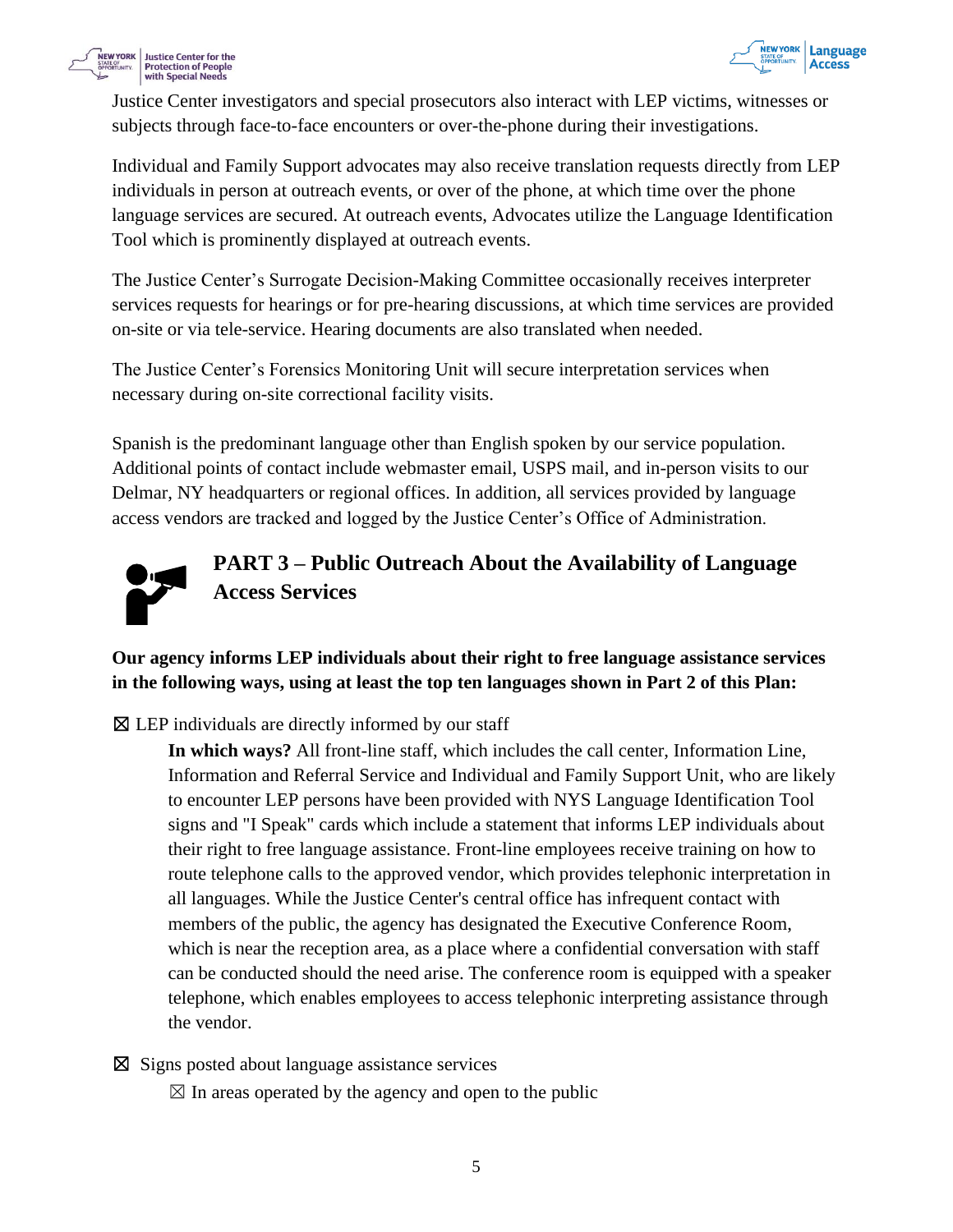



 $\Box$  Other (describe)

 $\boxtimes$  Information is published on our agency's website in at least the top ten languages spoken by LEP individuals in New York State.

- ☒ Outreach and presentations at schools, faith-based groups, and other community organizations **What are the LEP populations targeted?** Spanish, Chinese, Haitian Creole, Russian, Bengali, Yiddish, Korean, Italian, Polish and Arabic.
- $\Box$  Local, non-English language media directed at LEP individuals in their languages **What are the LEP populations targeted?**

 $\square$  Social media posts directed at LEP individuals in their languages

# **What are the LEP populations targeted?**

☒ Telephonic voice menu providing information in non-English languages **In which languages?** Spanish, Chinese, Haitian Creole, Russian, Bengali, Yiddish, Korean, Italian, Polish and Arabic.

☒ Other (describe)

The home page of the Justice Center's public website features a Language Access portal which includes a statement that informs LEP individuals about their right to free language assistance.



# <span id="page-5-0"></span>**PART 4 – Provision of Language Access Services**

**A. Determining the Need for Services**

**During** *in person* **encounters, our agency uses the following tools to determine whether an individual is LEP, and what their primary language is:**

☒ "I Speak" posters or visual aids that provide information about free interpreting services in multiple languages

☒ Reception staff make those determinations based on training and experience

 $\Box$  Bilingual staff members, where available, assist in identifying LEP individual's language

 $\boxtimes$  Other (describe) Staff uses a telephonic interpreting service to identify their primary language.

**On** *telephone calls***, our agency uses the following tools to find out if an individual is LEP, and what their primary language is:**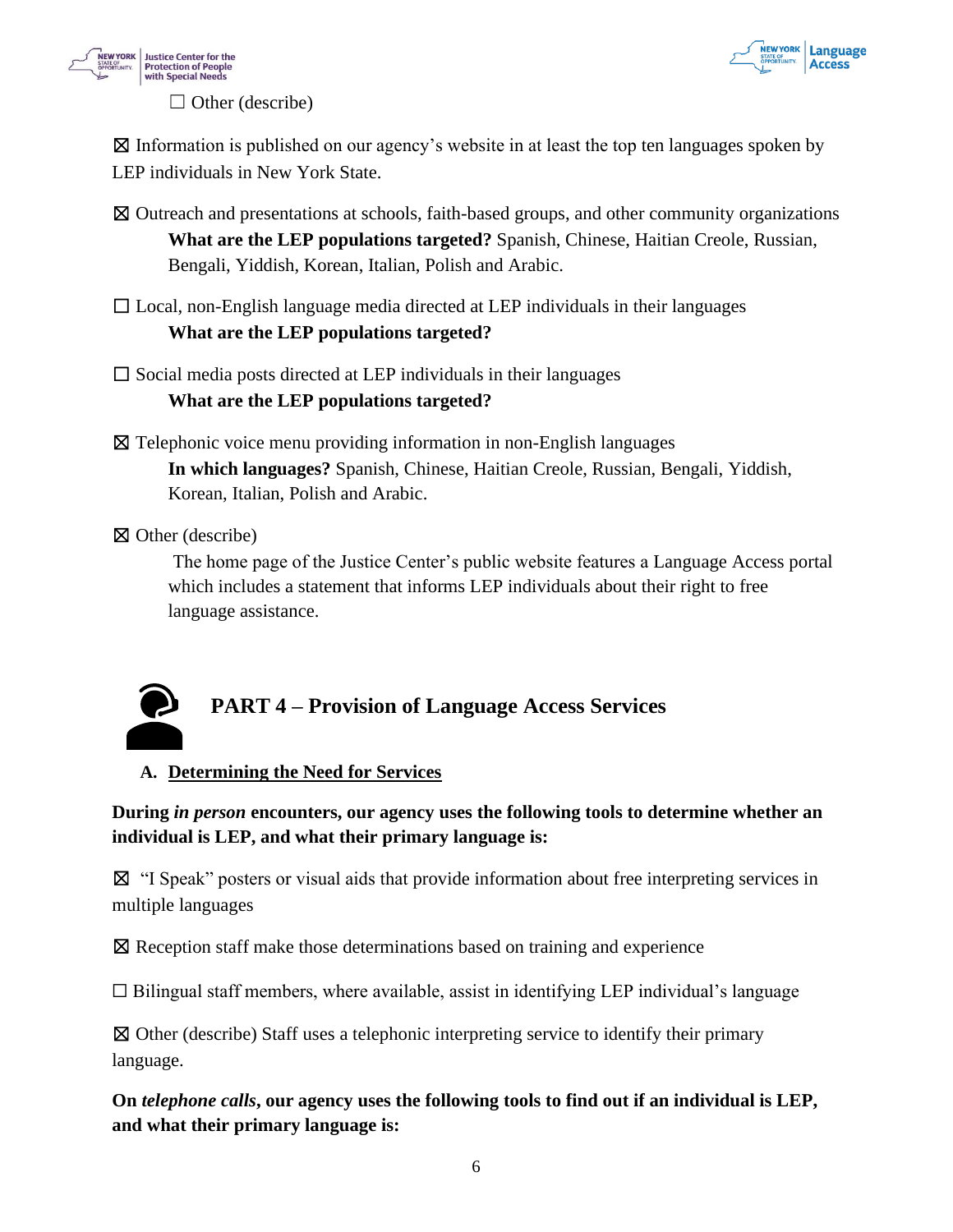



☒ Reception staff make those determinations based on training and experience.

 $\Box$  Bilingual staff members, where available, assist in identifying an LEP individual's language.

⊠ Telephonic interpreting service.

 $\Box$  Other (describe)

**Our agency's protocols for assessing whether an individual needs** *oral interpreting* **services in different service situations is as follows:**

☒ **During office in-person encounters:** All front-line staff members who are likely to encounter LEP persons receive training on how to communicate with LEP individuals and the procedures for doing so. The Language Identification Tool is used to assess the needs of LEP individuals. Security guards are also trained to alert front-line staff when encountering LEP individuals. Staff then contact the state-approved vendor, which provides telephonic interpreting services.

☒ **At initial contact in the field:** If it is apparent that there may be a language need, staff will determine the individual's language need and the services of a qualified interpreter will be secured.

☒ **When speaking on the telephone:** The Justice Center's Information Line features multilingual greeting and voice prompts during business hours, an after-hours message and a hold message which advises callers that language services are offered free of charge. All frontline staff receive training on how to communicate with individuals with limited English proficiency and the procedures for doing so by phone. Staff contact the state approved vendor, which provides interpreting services.

☒ **For pre-planned appointments with LEP individuals:** Staff submits a request for oral interpreting services to their supervisor which is processed by the agency's administrative office.

☐ **Other (describe):**

### **Our agency records and maintains documentation of each LEP individual's language assistance needs as follows:**

LEP individuals preferred languages needs are recorded in Justice Center's database.

#### **B. Oral Interpreting Services**

#### **Our agency has made the following resources available for oral interpreting requests:**

 $\Box$  Bilingual staff members who work directly with LEP individuals

**Number of staff and languages spoken:**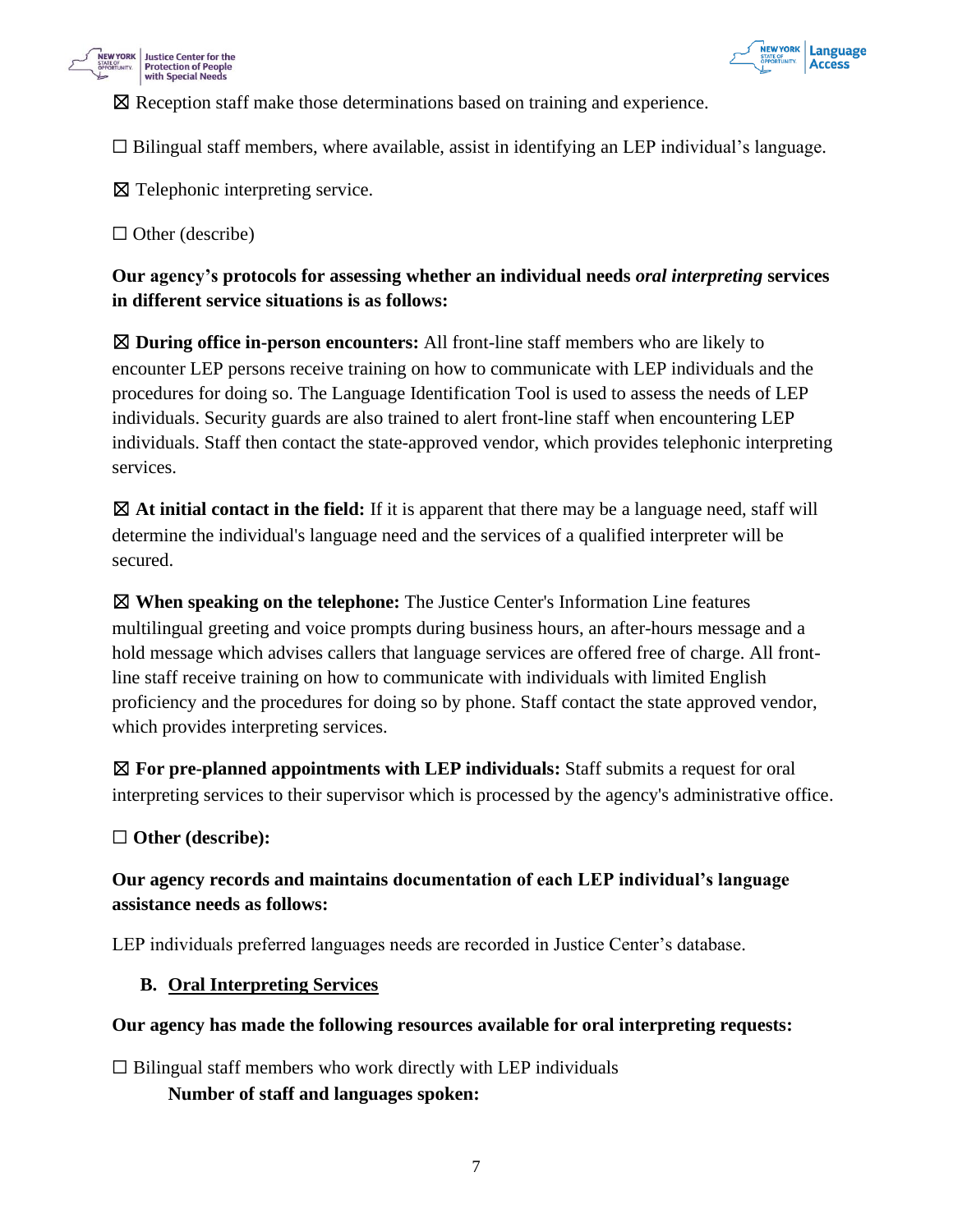



# $\Box$  Bilingual staff members who provide oral interpreting services on a volunteer basis **Number of staff and languages spoken:**

☒ Telephonic interpreting service

**Name of vendors/languages:** Over the phone and video interpreting service vendors approved under the NYS office of General Services (OGS) contract.

 $\Box$  Contracts or other arrangements with school and community organizations

### **Name of vendors/languages:**

☐ Other (Describe)

# **Our agency protocols for informing LEP individuals that free interpreting services will be provided and that they do not need to provide their own interpreters is as follows:**

☒ **During office in-person encounters:** LEP individuals are advised using state approved vendors and/or Language Identification tools that interpreting services are provided free of charge at the same time the assessment of need is conducted.

☒ **At initial contact in the field:** LEP individuals are advised using state approved vendors and/or Language Identification tools that interpreting services are provided free of charge at the same time the assessment of need is conducted.

☒ **When speaking on the telephone:** LEP individuals are advised using state approved vendors that interpreting services are provided free of charge at the same time the assessment of need is conducted.

☒ **For pre-planned appointments with LEP individuals:** LEP individuals are advised using state approved vendors and/or Language Identification tools that interpreting services are provided free of charge at the same time the assessment of need is conducted.

#### ☐ **Other (describe):**

#### **Our agency's protocols for obtaining interpreting services in a timely manner is as follows:**

Agency front-line staff members immediately contact the state-approved vendor to arrange telephonic interpreting services. When interpreting, services are needed for in-person contact, staff notify their supervisor of the need and the supervisor then files a request with the Language Access Coordinator (LAC) to make necessary arrangements.

# **If an LEP individual insists on using a family member, friend, or other person as an interpreter, our protocols for deciding whether to accept or decline such an arrangement is as follows:**

LEP individuals that come to our agency will be informed of the availability of free interpreting services. Generally, an LEP individual may not use a family member, friend, or a minor as an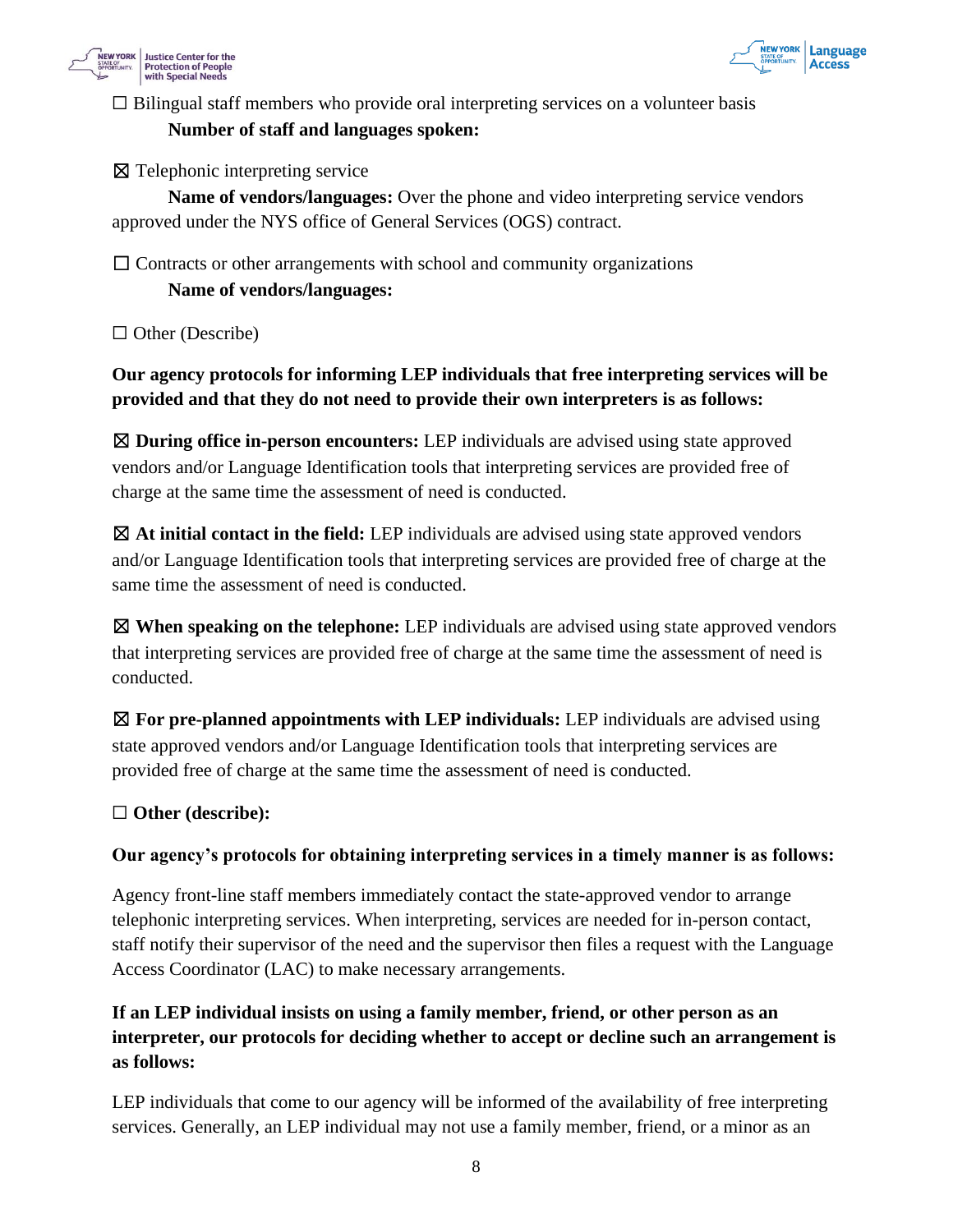



interpreter. However, **during emergencies** an LEP individual will be permitted to use a minor, a family member or friend as an interpreter. Upon request, an LEP individual may also be permitted to use a minor, a family member or friend as an interpreter for routine matters, such as asking the location of the office, hours of operation or rescheduling an appointment. Where the interaction with the LEP individual occurs at the agency's office, and an individual is permitted to use an interpreter of his or her choosing, he or she must fill out a written consent/waiver form. Where an LEP individual is engaged in official business with the agency, the agency will provide an independent interpreter always. An LEP individual will not be permitted to use an independent interpreter of his or her choosing when filling out applications or when involved in other legal matters.

## **Our agency provides information to all staff members who have contact with the public about how to obtain oral interpreting services. Our protocol in this regard is as follows:**

All front-line staff members who are likely to have contact with LEP persons receive Language Access training, which includes the process for obtaining interpreting services. These front-line staff are also issued a quick desk reference guide. Additionally, the New York State Justice Center has established a guidance document that provides a step by step process on how to obtain oral interpreting services.

## **The agency's Language Access Coordinator ("LAC") maintains a list of oral interpreting resources that are available to staff. This resource list includes:**

- ☒ Names and contact information for all resources
- $\Box$  Names and locations of staff members who are available to act as interpreters or provide services directly in an LEP individual's primary language
- ⊠ Languages in which each interpreter or service is qualified
- ⊠ Procedures for accessing each interpreter or service

# **Our agency records and maintains documentation of oral interpreting services provided to LEP individuals at each encounter. Our protocol in this regard is as follows:**

All contacts with LEP individuals and the language assistance provided are documented by the vendors which provide services. The data is collected and maintained by the Administrative Office and provided upon request to the LAC.

#### **Cultural Competence and Confidentiality**

**Our agency makes sure interpreters are culturally competent 2 in the following ways:**

https://minorityhealth.hhs.gov/Assets/pdf/checked/Assuring\_Cultural\_Competence\_in\_Health\_Care-1999.pdf

<sup>2</sup> Cultural Competence is defined as *a set of congruent behaviors, attitudes, and policies that come together in a system or agency or among professionals that enables effective interactions in a cross-cultural framework.* U.S. Department of Health and Human Services, Office of Minority Health. 2000. Assuring Cultural Competence in Health Care: Recommendations for National Standards and an Outcomes-Focused Research Agenda. Extracted from: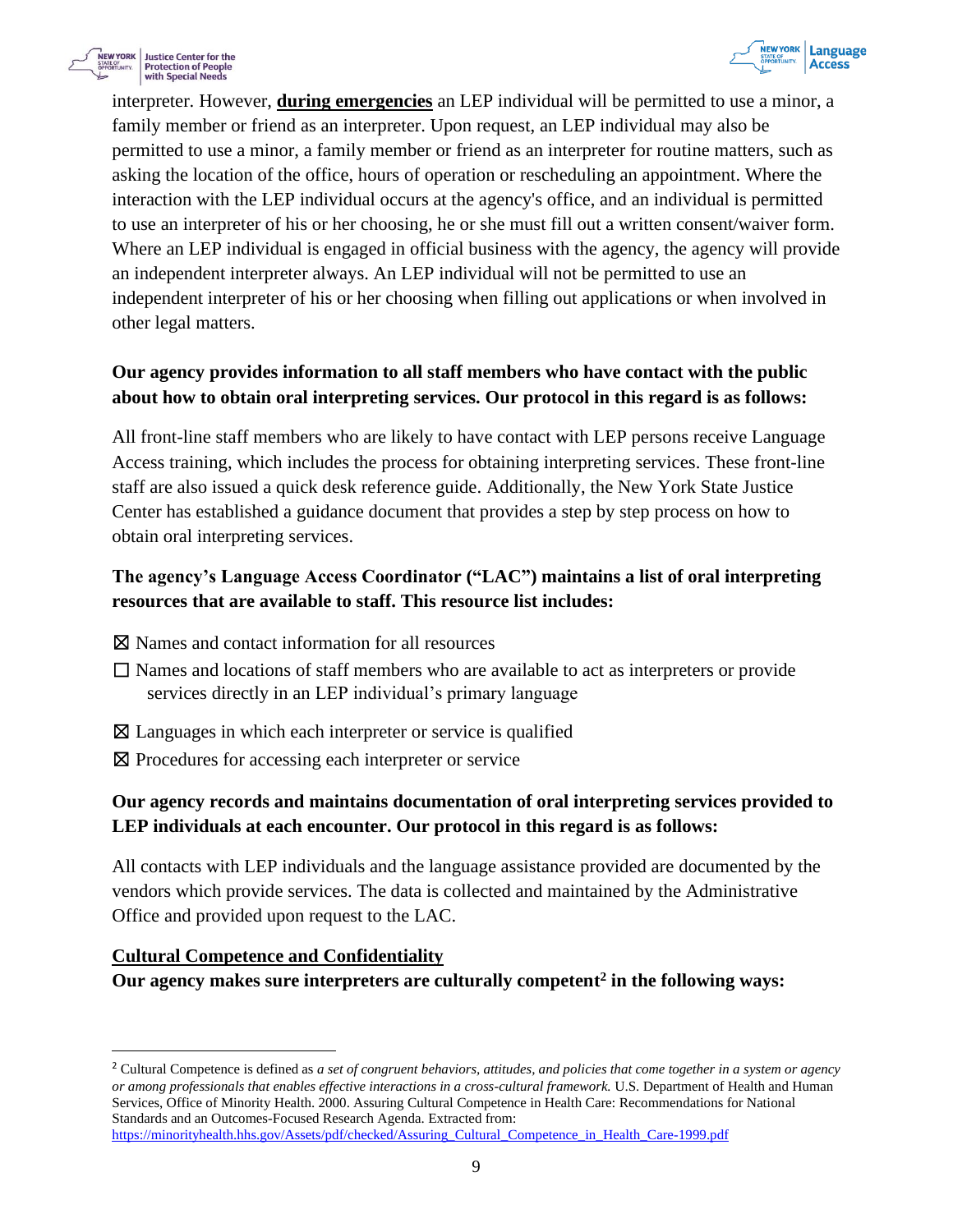



The Justice Center only utilizes state-approved vendors for interpreting services which under their contracts are required to implement quality assurance standards to guarantee that their interpreters are trained and are linguistically and culturally competent.

# **Our agency makes sure interpreters follow state and federal confidentiality protocols in the following ways:**

The training provided to staff addresses the importance of confidentiality. Furthermore, independent interpreters will enforce standards of confidentiality in accordance with NYS Law.

# **C. Translations of Documents**

**At least every two years after the effective date of this Plan, our agency determines and reassesses vital documents (including website content) that must be translated. This process is accomplished in the following ways:**

The LAC, in consultation with an internal working group, review the list of vital documents on an ongoing basis to ensure that documents are translated and remain up to date.

# **Our agency's process for making sure documents are written in plain language<sup>3</sup> before they are translated into other languages is as follows:**

All vital documents are reviewed by the agency's Office of Communications to ensure the documents are written in plain language prior to translation.

#### **Our agency has the following resources available for translation of documents:**

 $\boxtimes$  Contracts with vendors for translation services

**Names of vendors:** Language Today and potentially any vendor under the NYS OGS Statewide Administrative Services Contract. .

 $\Box$  Contracts or other arrangements with schools and community organizations

#### **Names of schools/organizations and languages:**

 $\Box$  Translation of documents by bilingual staff members

 $\Box$  Other (describe)

# **The agency's Language Access Coordinator ("LAC") maintains a list of translation resources that are available to staff. This resource list includes:**

☒ Names and contact information for all resources

 $\Box$  Names and locations of staff members who are available to provide translations of documents

 $\boxtimes$  Languages in which each translation service is qualified

<sup>&</sup>lt;sup>3</sup> The Plain Writing Act of 2010 defines plain language as writing that is clear, concise, well-organized, and follows other best practices appropriate to the subject or field and intended audience. Extracted from: https://www.govinfo.gov/app/details/PLAW-111publ274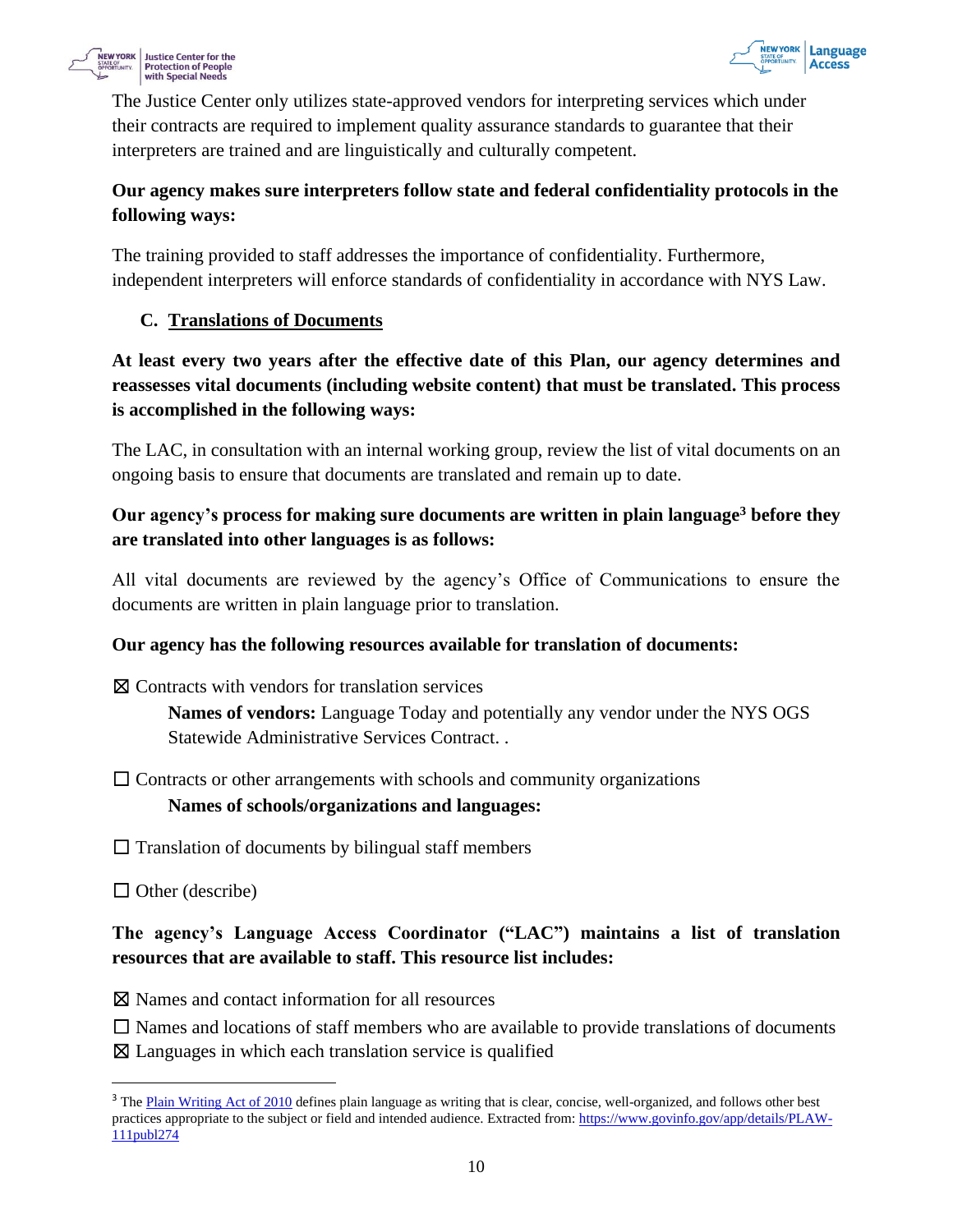



☒ Procedures for accessing each translation service

## **Our agency translates documents that LEP individuals submit in their primary languages in a timely manner. Our protocol in this regard is as follows:**

Documents are submitted electronically to the OGS approved vendor, specifying which language is requested, whether the document is a brochure, guidance document, poster, correspondence or other written communication relating to the LEP individuals' needs. The vendor reliably provides a translated version of the document in a timeline ranging from one day to one week, depending on the size and complexity of the document in question.

## **The following non-exhaustive list of documents are currently translated by our agency in the languages indicated:**

- *AR: Arabic*
- *BE: Bengali*
- *CH: Chinese*
- *HA: Haitian-Creole*
- *IT: Italian*
- *KO: Korean*
- *PO: Polish*
- *RU: Russian*
- *SP: Spanish*
- *YI: Yiddish*

|                                                        | <b>Top Ten Languages</b> |              |              |              |              |              |              |              |              |              |
|--------------------------------------------------------|--------------------------|--------------|--------------|--------------|--------------|--------------|--------------|--------------|--------------|--------------|
| <b>Name</b>                                            | <b>AR</b>                | BE           | <b>CH</b>    | HA           | IT           | KO           | PO           | <b>RU</b>    | SP           | YI           |
| Code of Conduct                                        | $\checkmark$             | ✓            | ✓            | ✓            | ✓            | ✓            | ✓            | ✓            | $\checkmark$ | $\checkmark$ |
| Guide for Reporting<br>Abuse & Neglect                 | ✓                        | ✓            | ✓            | ✓            | $\checkmark$ | ✓            | $\checkmark$ | ✓            | ✓            |              |
| <b>Applicant Consent</b><br>Form for<br>Fingerprinting | ✓                        |              | ✓            | ✓            | ✓            | ✓            | ✓            | $\checkmark$ | ✓            |              |
| Request for<br>Amendment                               | ✓                        | ✓            | $\checkmark$ | ✓            | $\checkmark$ | ✓            | ✓            | ✓            | ✓            |              |
| Withdrawal of<br>Request for<br>Amendment              | ✓                        | ✓            | ✓            | ✓            | ✓            | ✓            | ✓            |              | ✓            |              |
| Instructions for<br>Completing a Death<br>Form         | ✓                        | ✓            | $\checkmark$ | ✓            | ✓            | ✓            | $\checkmark$ | ✓            | ✓            |              |
| Investigation<br>Guidance for Staff &<br>Volunteers    | ✓                        | $\checkmark$ | $\checkmark$ | $\checkmark$ | $\checkmark$ | $\checkmark$ | ✓            | $\checkmark$ | $\checkmark$ |              |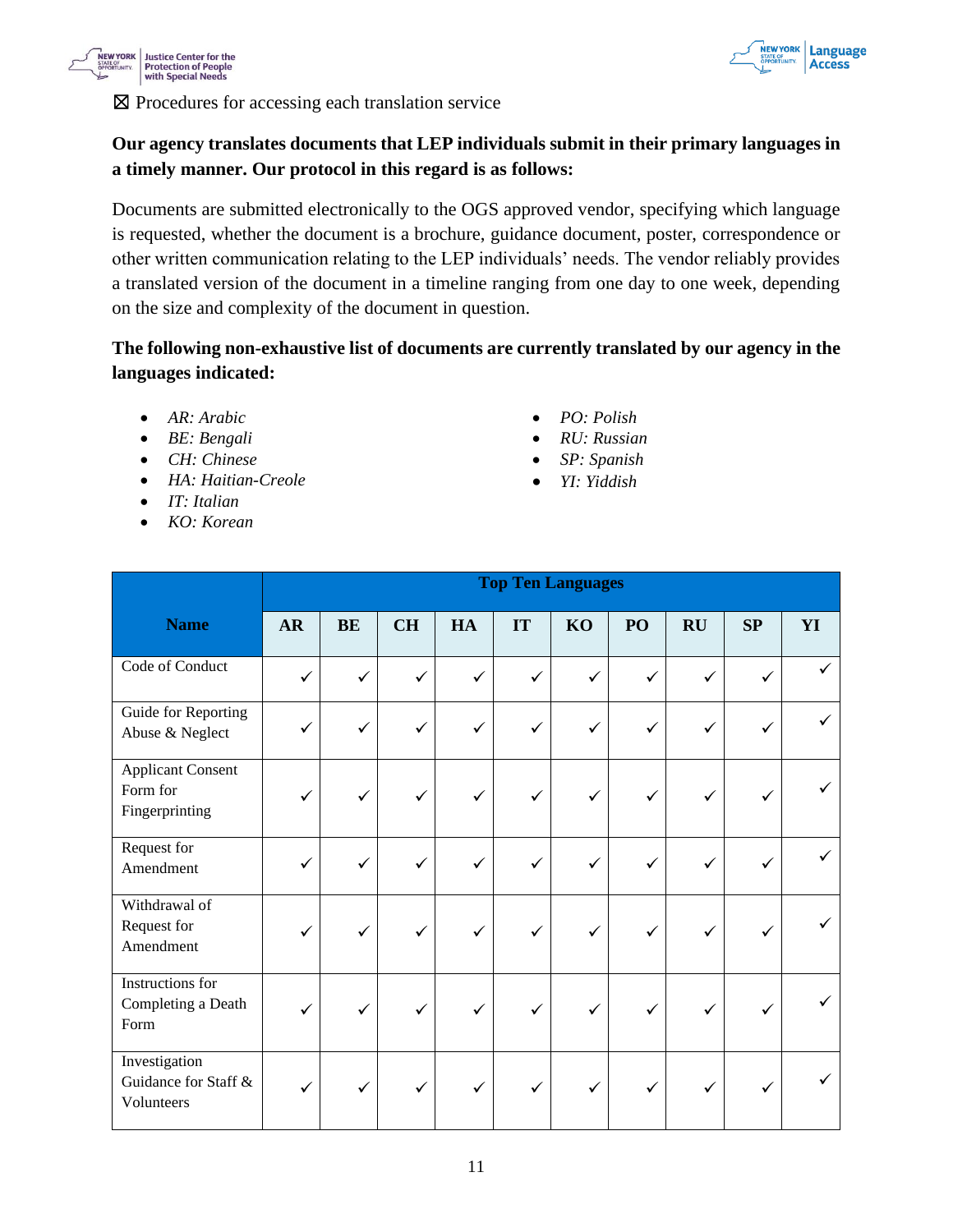

✓

✓

✓

✓

✓

✓

✓

| <b>Justice Center for the</b><br><b>NEW YORK</b><br>STATE OF OPPORTUNITY.<br><b>Protection of People</b><br>with Special Needs |   |   |   |              |   |   |   | <b>STATE OF</b> |
|--------------------------------------------------------------------------------------------------------------------------------|---|---|---|--------------|---|---|---|-----------------|
| Justice Center<br>Resource Card                                                                                                | ✓ | ✓ | ✓ | $\checkmark$ |   | ✓ | ✓ |                 |
| Jonathan's Law<br><b>Brochure</b>                                                                                              |   |   |   |              |   | ✓ |   |                 |
| Guidance for<br>Individuals &<br>Families                                                                                      |   | ✓ |   |              |   | ✓ |   |                 |
| Request for<br>Amendment of<br><b>Substantiated Report</b>                                                                     |   |   | ✓ |              | ✓ | ✓ |   |                 |
| Criminal History<br>Review                                                                                                     |   |   |   |              |   | ✓ |   |                 |
| Make the Call Poster                                                                                                           |   |   |   |              |   | ✓ |   |                 |
| Access to Services<br><b>Complaint Form</b>                                                                                    |   |   |   |              |   |   |   |                 |

New documents identified for translation after the signing of this Plan and before the 2-year reassessment will be translated in a timely manner.

### **The process for ensuring that translations are accurate and incorporate commonly used words is as follows:**

The Justice Center through its vendor (where applicable), will ensure that proofing/editing for correctness and cultural sensitivity are a component of the translation services provided by any vendor under contract as part of the publication process. The Justice Center will also ensure that plain language is used in materials produced before translation to ensure information is accessible to a range of literacy levels.

<span id="page-11-0"></span>

Workforce Videos ✓

**The person in the agency who is responsible for training staff in language access services is:** William Reynolds, Language Access Coordinator and Matthew DeGennaro, Director of Finance.

**The staff training includes the following components:**

- ☒ The agency's legal obligations to provide language access services
- ☒ The agency's resources for providing language access services

✓

- $\boxtimes$  How to access and work with interpreters
- ☒ Cultural competence and cultural sensitivity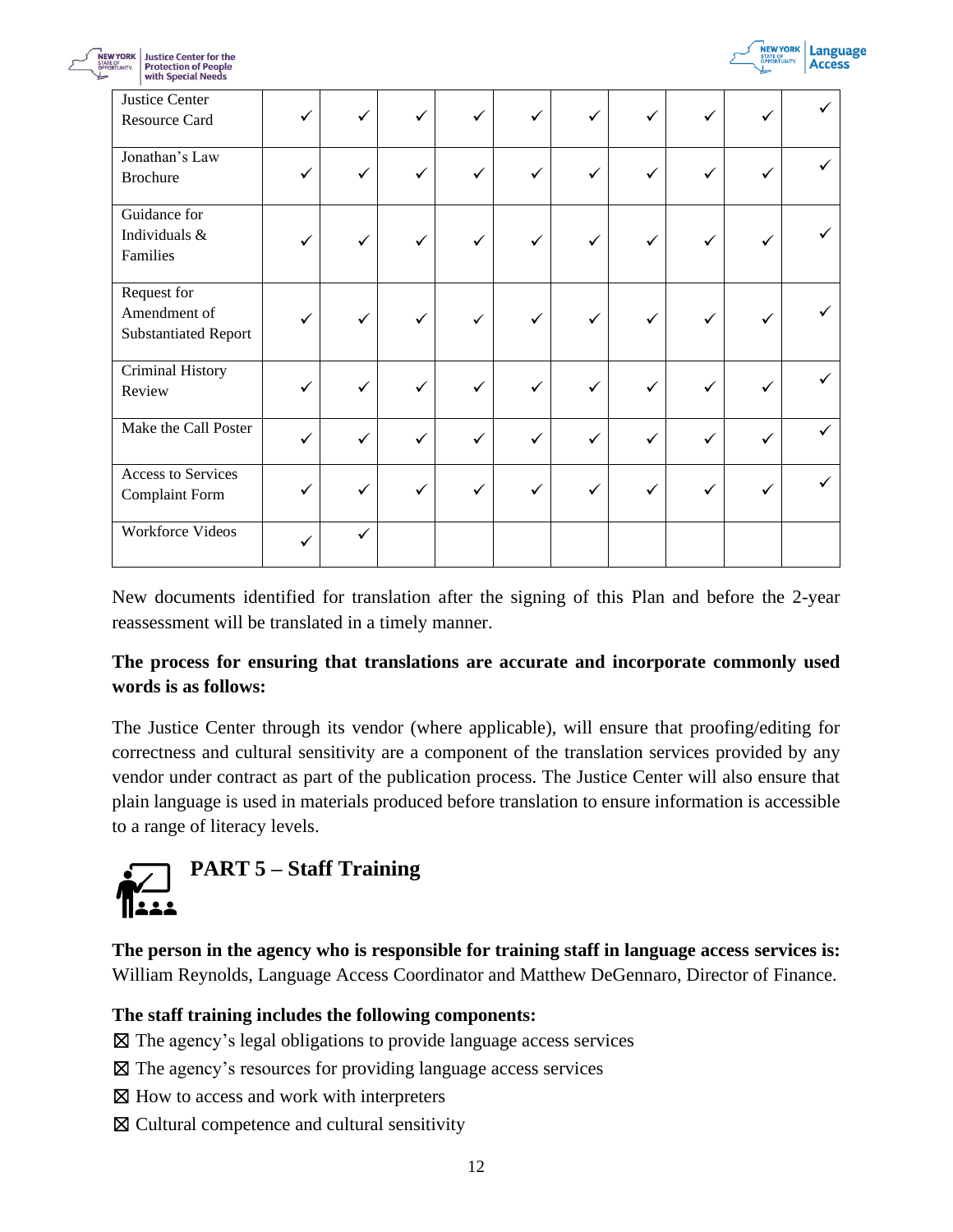



⊠ How to obtain translation services

☒ Maintaining records of language access services provided to LEP individuals

#### **The methods and frequency of training are as follows:**

As part of the Justice Center's on-boarding process, all new employees are informed of Executive Order No. 26.1 and the procedures to follow for obtaining oral interpreting services through the state-approved vendor. The Office of Human Resources has identified the job titles of front-line staff who are required to complete the Governor's Office of Employee Relations' (GOER) annual Language Access online training module.

<span id="page-12-0"></span>

#### **A. Monitoring**

### **Our agency's Language Access Coordinator ("LAC") will monitor implementation of the Plan to make sure we are in compliance. Our protocols in this regard are as follows:**

The LAC monitors the agency's compliance with its plan and submits monthly performance reports and vendor deficiency reports. Oversight includes ensuring that materials are up-to-date, staff participates in required training and any problems with vendors are reported and addressed in a timely manner.

#### **B. Complaints**

**We provide information to the public in at least the top ten most commonly spoken non-English languages in the state, advising members of the public of their right to file a complaint if they feel that they have not been provided adequate language access services or have been denied access to services because of their limited English proficiency. We do not retaliate or take other adverse action because an individual has filed a language access complaint.** 

# **We display information on the right to file a complaint, and the procedures for filing a complaint, in the following manner:**

The standardized complaint forms, along with the procedures for filing a complaint, are available in all ten languages in our public offices upon request. The complaint forms are also available for download or online submission through our website. Additionally, information on the right to file a complaint is posted in the top ten languages on our website and in our offices in areas where it can be easily seen by the public.

# **We handle complaints made to the agency regarding the provision of language assistance services in the following manner:**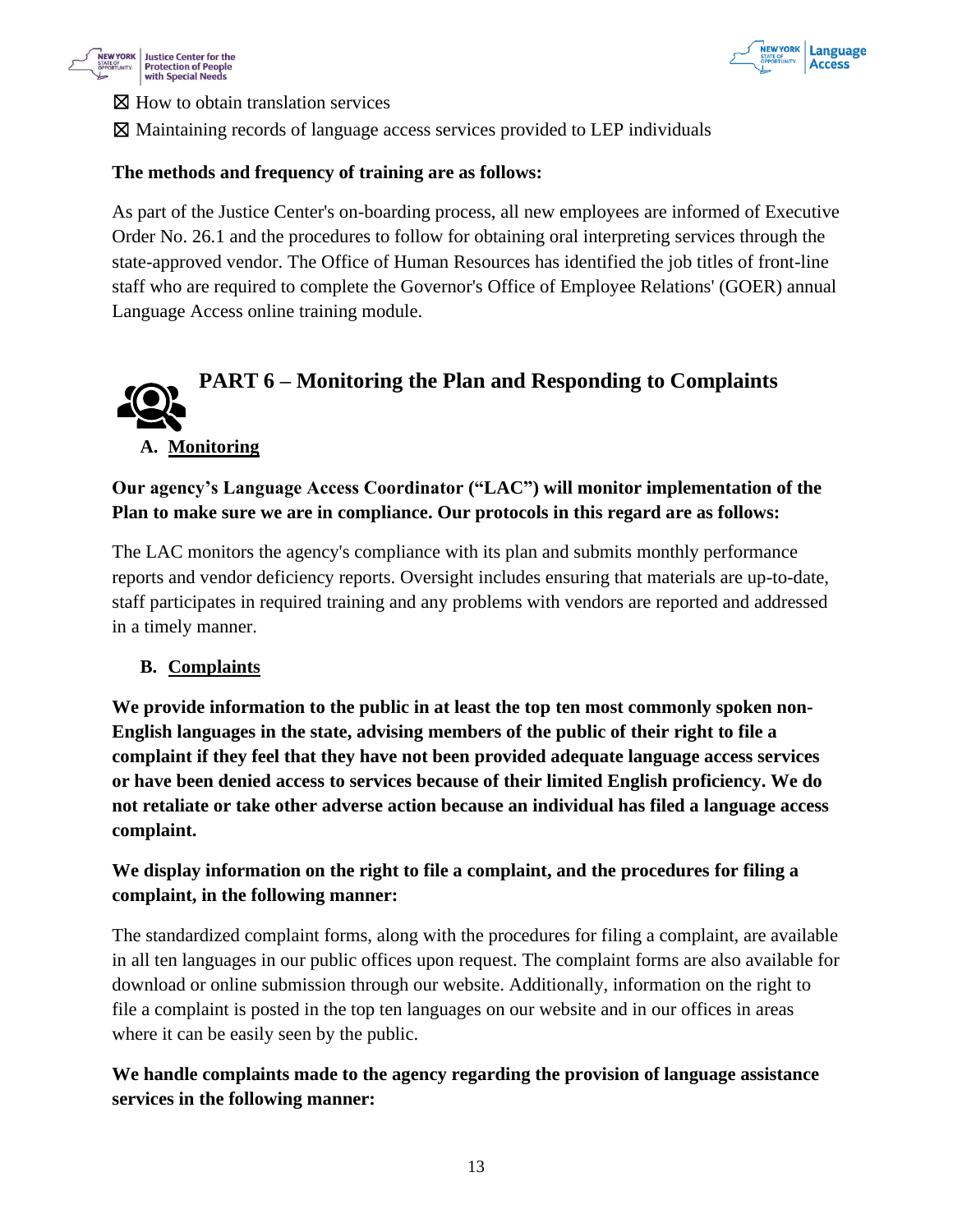



All complaints are forwarded to the agency's Language Access Coordinator who is responsible for reviewing, handling and tracking until resolution.

<span id="page-13-0"></span>All complaints must be timely forwarded to the Statewide Language Access Coordinator.